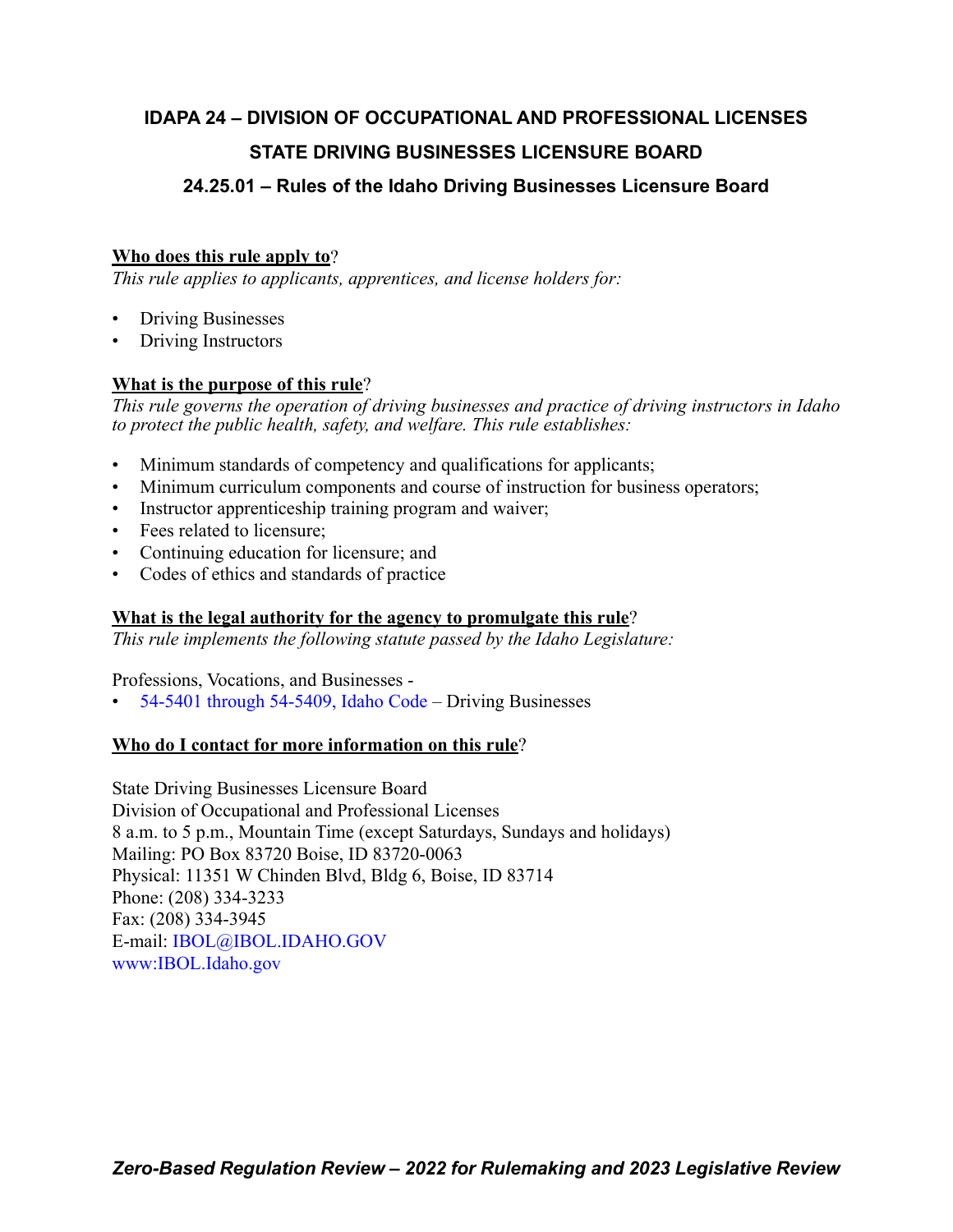# **Table of Contents**

| 24.25.01 – Rules of the Idaho Driving Businesses Licensure Board |  |  |
|------------------------------------------------------------------|--|--|
|                                                                  |  |  |
|                                                                  |  |  |
|                                                                  |  |  |
|                                                                  |  |  |
|                                                                  |  |  |
|                                                                  |  |  |
|                                                                  |  |  |
|                                                                  |  |  |
|                                                                  |  |  |
|                                                                  |  |  |
|                                                                  |  |  |
|                                                                  |  |  |
|                                                                  |  |  |
|                                                                  |  |  |
|                                                                  |  |  |
|                                                                  |  |  |
|                                                                  |  |  |
|                                                                  |  |  |
|                                                                  |  |  |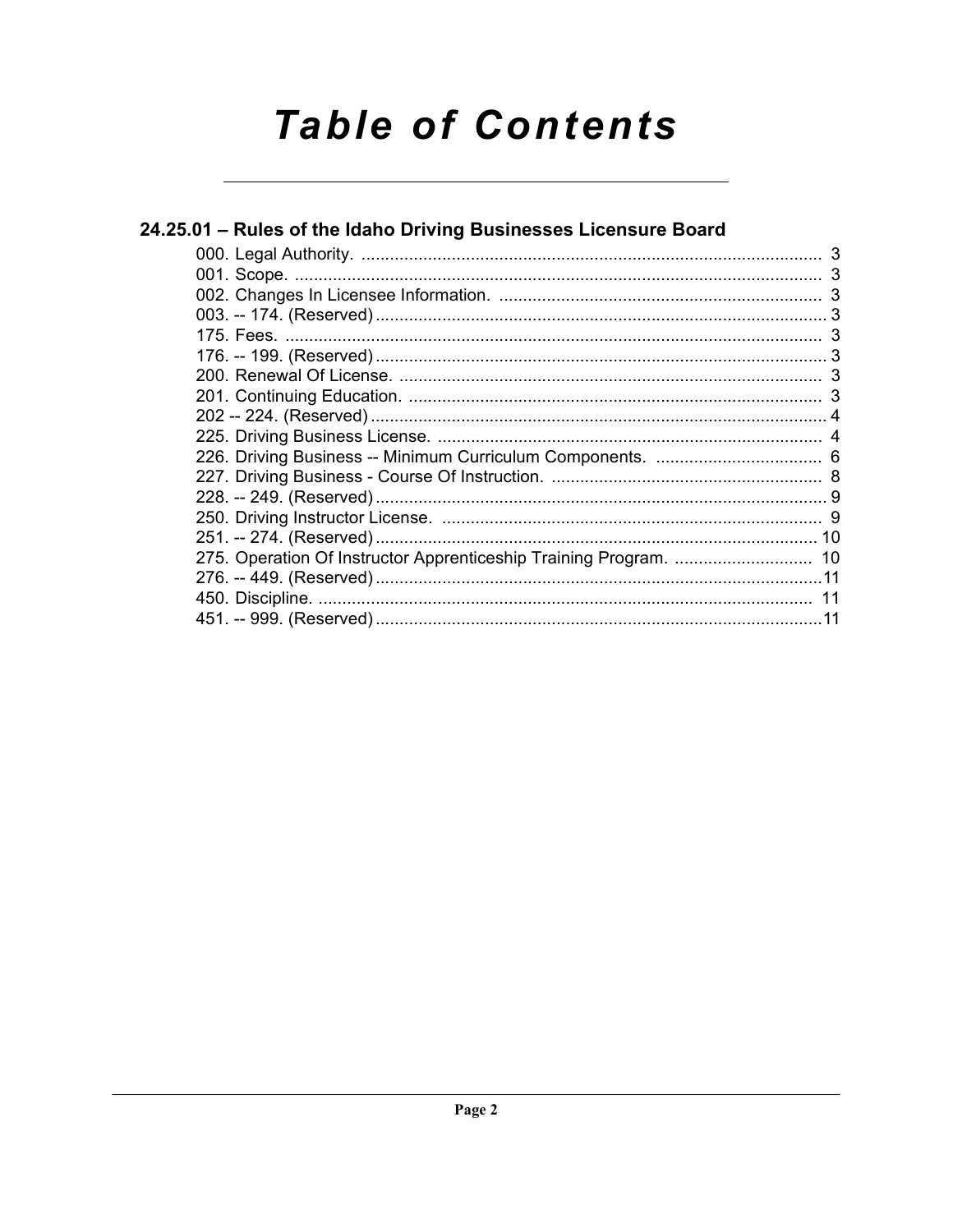#### **24.25.01 – RULES OF THE IDAHO DRIVING BUSINESSES LICENSURE BOARD**

<span id="page-2-2"></span><span id="page-2-1"></span><span id="page-2-0"></span>

| 000.<br>LEGAL AUTHORITY.<br>These rules are promulgated pursuant to Section 54-5403. | $(3-31-22)T$ |
|--------------------------------------------------------------------------------------|--------------|
| 001.<br>SCOPE.<br>These rules govern the Idaho Driving Businesses Act.               | $(3-31-22)T$ |

#### <span id="page-2-3"></span>**002. CHANGES IN LICENSEE INFORMATION.**

**01. Information Update**. Each licensee must keep the Division current on the information that the licensee has placed on record with the Division. If a change occurs to the information that a licensee provided to the Division under Rules 150, 225, or 250, the licensee must notify the Division in writing of the change within twenty (20) calendar days after the change occurs. The licensee must provide the Division, upon request, with appropriate documentation reflecting the change. (3-31-22)T

#### <span id="page-2-4"></span>**003. -- 174. (RESERVED)**

#### <span id="page-2-5"></span>**175. FEES.**

All fees are non-refundable.

| <b>FEE TYPE</b>                                | <b>AMOUNT</b><br>(Not to Exceed)              |
|------------------------------------------------|-----------------------------------------------|
| Application                                    | \$25                                          |
| Original Instructor License and Annual Renewal | \$25                                          |
| Instructor Apprentice Permit                   | \$25                                          |
| Original Business License and Annual Renewal   | \$125                                         |
| Reinstatement                                  | As provided in Section 67-2614,<br>Idaho Code |

 $(3-31-22)T$ 

#### <span id="page-2-6"></span>**176. -- 199. (RESERVED)**

#### <span id="page-2-7"></span>**200. RENEWAL OF LICENSE.**

**01. Application for Renewal**. In order to renew a license, a licensee must annually submit a timely, completed, Board-approved renewal application form and pay the required renewal fees. All renewals are subject to audit. When applying for renewal, the licensee must remain in compliance with all laws and rules required for licensure.  $(3-31-22)T$ 

**02. Reinstatement**. Any license canceled for failure to renew may be reinstated in accordance with Section 67-2614, Idaho Code, and subject to Subsection 201.01.c., below. (3-31-22)T

#### <span id="page-2-8"></span>**201. CONTINUING EDUCATION.**

**01. Continuing Education (CE) Requirement**. Each Idaho licensed driving instructor must annually a minimum of eight (8) hours of continuing education. (3-31-22) complete a minimum of eight  $(8)$  hours of continuing education.

**a.** The licensee must certify on the licensee's renewal application that the licensee has complied with the annual CE requirements for the preceding twelve (12) months. The Board may conduct such continuing education audits and require verification of attendance as deemed necessary to ensure compliance with the CE requirements.

 $(3-31-22)T$ 

**b.** A licensee is considered to have satisfied the CE requirements for the first renewal of the initial license.  $(3-31-22)T$ 

**c.** Prior to reinstatement of a license lapsed, canceled, or otherwise non-renewed for less than five (5) years, the applicant must provide proof of attendance of eight (8) hours of continuing education for the previous twelve  $(12)$  months.  $(3-31-22)T$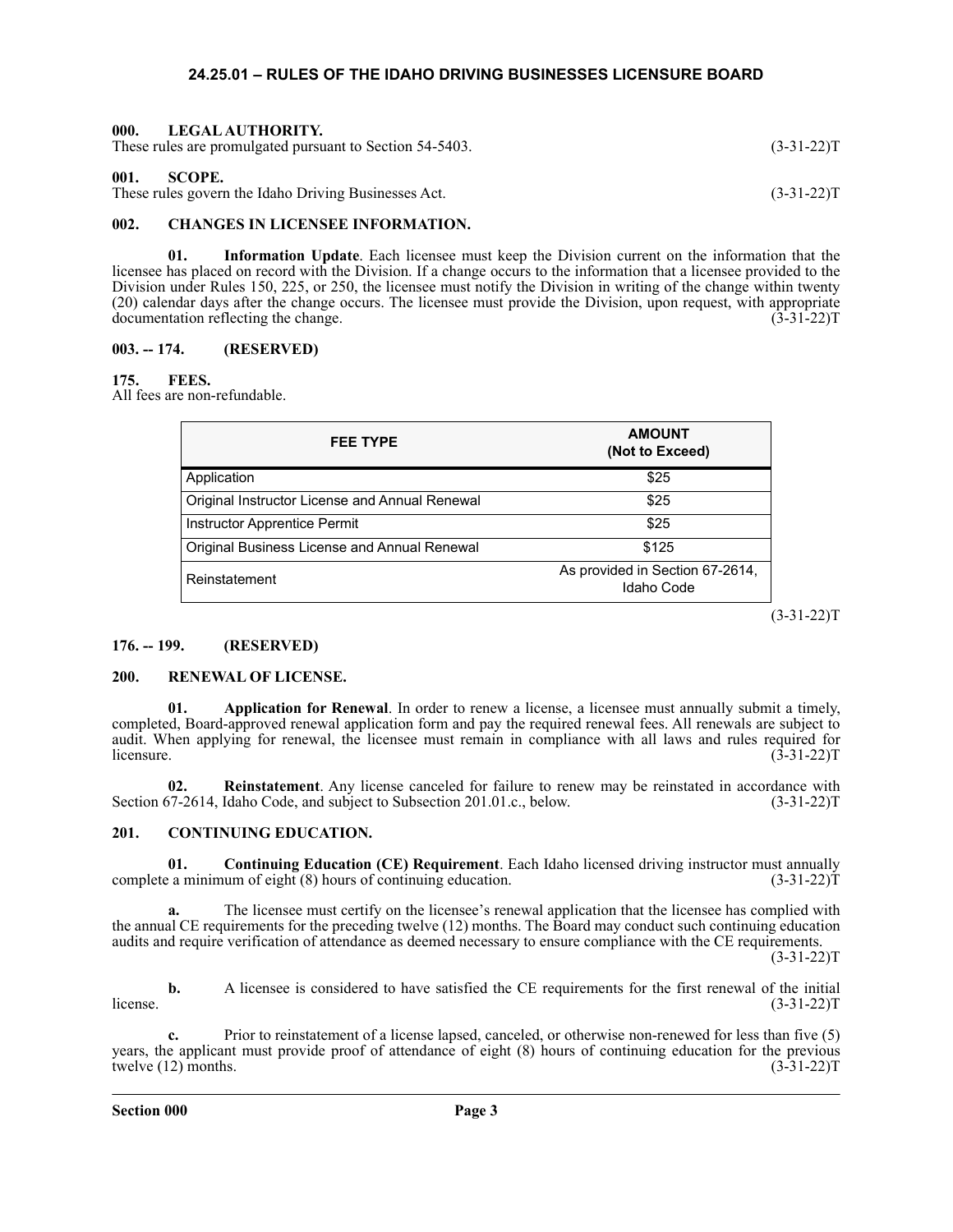**02. Hours**. Credit for continuing education hours will only be given for actual time in attendance or for the time spent participating in the educational activity. One (1) hour of continuing education is equal to sixty (60) minutes. Courses taken by correspondence or on-line may be approved for continuing education if the courses require an exam or other proof of successful completion. Only four (4) hours of the required continuing education may be from correspondence, on-line, or self-study in each renewal period. The remaining hours must be in an interactive setting that allows participants to communicate directly with the instructor. Each licensee must maintain proof of attendance or successful completion documentation of all continuing education courses for a period of three (3) years.  $(3-31-22)T$ 

**03. Providers/Sponsors/Subjects of Continuing Education**. The continuing education must be provided by a nationally or regionally accredited college or university, a national or state driver education and traffic safety association such as the Idaho Association of Professional Driving Businesses, Driving School Association of the Americas, the American Driver Traffic Safety Education Association, and the American Automobile Association, transportation and law enforcement agencies, or other person or entity approved by the Board and must be germane to driver education. (3-31-22) driver education.

**04. Verification of Attendance**. Each licensee must maintain verification of attendance by securing authorized signatures or other documentation from the course instructors or sponsoring institution substantiating any and all hours attended by the licensee.  $(3-31-22)T$ 

**05. Special Exemption**. The Board has authority to make exceptions for reasons of individual hardship or other good cause. Each licensee must provide any information requested by the Board to assist in substantiating hardship cases. This exemption is granted at the sole discretion of the Board. (3-31-22)T

**06. Carryover of Continuing Education Hours**. Continuing education hours not claimed in the current renewal year may be claimed in the next renewal year. A maximum of eight (8) hours may be carried forward from the immediately preceding year, and may not be carried forward more than one (1) renewal year. (3-31-22)T

### <span id="page-3-0"></span>**202 -- 224. (RESERVED)**

### <span id="page-3-1"></span>**225. DRIVING BUSINESS LICENSE.**

A driving business license enables a licensee to operate a driver education business at one (1), principal classroom location as designated in the application. The licensee may also utilize secondary locations for classroom instruction, so long as the business does not conduct driver education at any given secondary location for more than sixty (60) days in a one-year period. A driving business license is not transferable. The business licensee must conspicuously<br>display the license at the business's principal classroom location. (3-31-22) display the license at the business's principal classroom location.

**01. Applicant Identity**. The applicant must provide such identifying information as may be requested by the Board on a form approved by the Board, including the names and addresses of the applicant's officers and shareholders having a twenty-five percent (25%) or greater ownership interest (if a corporation), members and managers (if a limited liability company), and partners (if a partnership). (3-31-22) T

**02. Criminal History Background Check**. The applicant and all persons listed under Subsection 225.01 must submit to a current, fingerprint-based criminal history check conducted by an organization approved by the Board. Each applicant must ensure that such persons submit a full set of their fingerprints, and any relevant fees, to the Division which will forward the fingerprints and fees to the organization that conducts the fingerprint based criminal history background check. The application will not be processed until the Division has received the completed fingerprint-based criminal history background checks. (3-31-22)T

**03. Classroom Locations and Certificates of Occupancy**. Each applicant must list all principal and secondary classroom locations to be utilized by the business. The applicant must provide a certificate of occupancy issued to the building/room by the local fire marshal or the fire marshal's designated agent, for each classroom location other than a location in a public or private school building, government building, church, or synagogue.  $(3-31-22)T$ 

**04. Certificate of Vehicle Insurance**. The certificate of commercial automobile insurance for each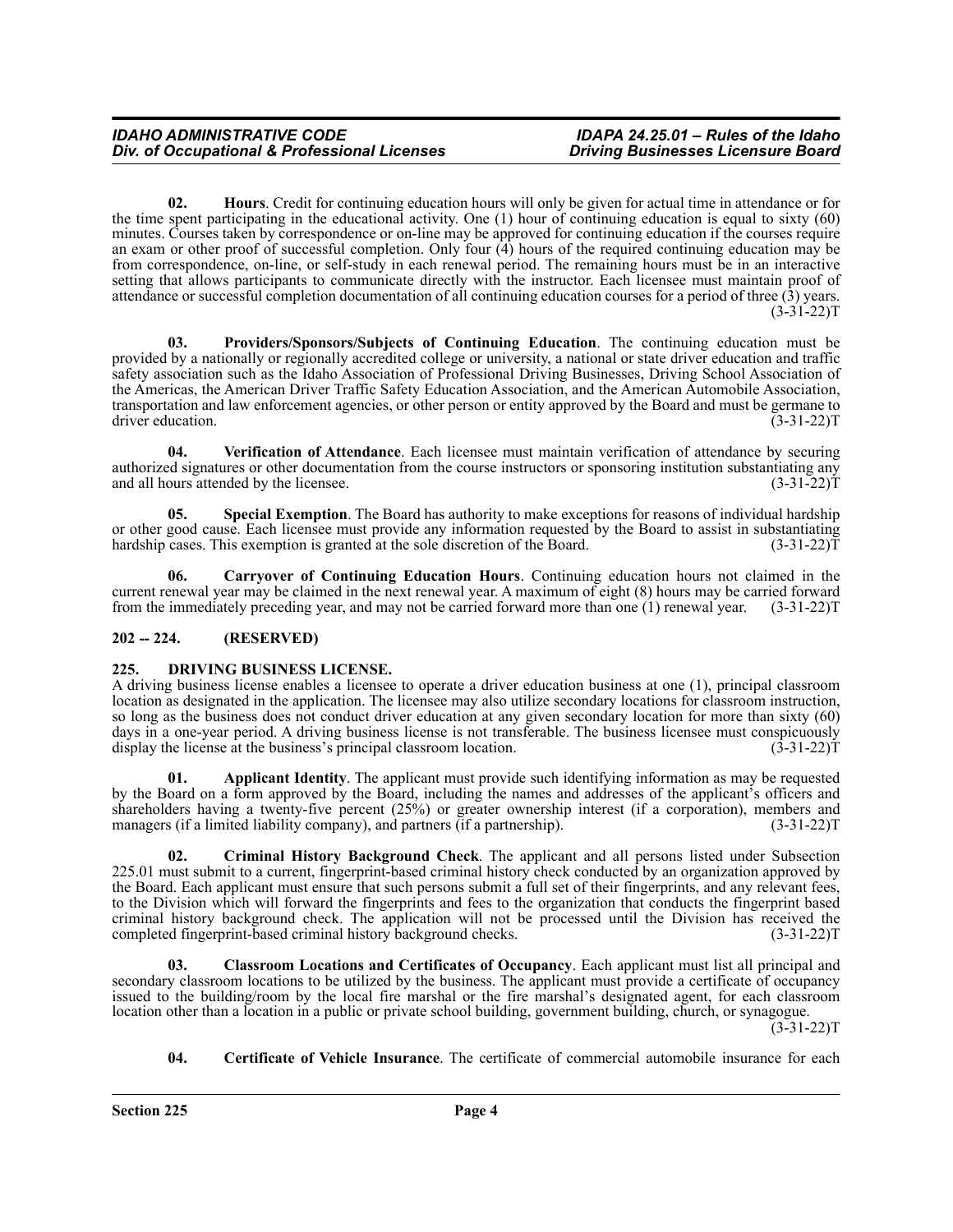vehicle utilized by the driving business for driver education must accompany the application. The minimum coverage will include: (3-31-22) will include:  $(3-31-22)T$ 

**a.** Medical Payment for each person - five thousand dollars (\$5,000); and either (3-31-22)T

**b.** Limit of liability (Combined single limit) - five hundred thousand (\$500,000) to apply to bodily id/or property damage; or (3-31-22) injury and/or property damage; or

**c.** Limit of liability (Split limit). Bodily injury - two hundred-fifty thousand (\$250,000) per person/ five hundred thousand (\$500,000) each accident; Property damage - two hundred-fifty thousand (\$250,000) each accident. (3-31-22)T  $\alpha$ ccident. (3-31-22)T

**05. Licensed Instructors**. Before beginning to offer driver education, and at all times while offering driver education, a driving business must employ or have contracted with one (1) or more licensed driving instructors to teach the classroom instruction phase and behind-the-wheel training phase of the driver education to be provided by the business. A driving business must submit to the Division a current list of such licensed instructors with applications for original licensure, renewal, and reinstatement. The list must be kept at its primary place of business and retained for five (5) years. (3-31-22)T

**06. Vehicles**. An applicant for a driving business license must submit to the Division a list of the vehicles that the business will utilize when offering driver education. A business licensee may not utilize vehicles that do not appear on the list. Each vehicle must have dual control brake pedals, safety restraints for all passengers, a side view mirror on each side of the vehicle, and an additional rear view mirror or compatible viewing device for the exclusive use of the instructor. A driving business must ensure that students are not allowed in a listed vehicle unless the vehicle is in a safe and proper operating condition. (3-31-22) T

**a.** Initial Inspection. An applicant may not include a vehicle on a business's vehicle list unless the vehicle has passed a vehicle inspection performed by an ASE mechanic or vehicle technician within the two (2) month period preceding the application. The inspection must be documented on a Board-approved inspection form. The person who inspected the vehicle must sign the form, certifying that the vehicle generally is in a safe and proper operating condition, and that each inspected item passed inspection or, if found to be in need of repair, was repaired on a given date. The application must be accompanied by a separate, signed form for each listed vehicle. (3-31-22)T

**b.** Annual Inspection. A business licensee must ensure that each vehicle passes an inspection every twelve (12) months, and that the inspection is performed by an ASE mechanic or vehicle technician documented on the Board-approved form referenced in Paragraph 225.06.a. of these rules. If a vehicle fails an annual inspection, the business licensee must withdraw the vehicle from service. The business licensee may not use the vehicle for behindthe-wheel training until the vehicle passes a subsequent inspection and the business licensee has submitted to the Division the inspection form evidencing that the vehicle has passed. (3-31-22)T

**c.** Incident Inspection. If a vehicle incident occurs that requires an investigation and report by law enforcement, or in which the damage exceeds one thousand five hundred dollars (\$1,500), the business licensee must withdraw the vehicle from service. The business licensee may not use the vehicle for behind-the-wheel training until the vehicle passes inspection by an ASE mechanic or vehicle technician and the business licensee has submitted to the Division the inspection form evidencing that the vehicle has passed. (3-31-22)T

**d.** Signage. The business licensee must ensure that the outside of each vehicle is equipped with safely secured signs. Signs must include "Student Driver," "Driver Education," "Driver Training," "Driving School," or similar language that clearly designates the vehicle as a driver training vehicle. (3-31-22) T

**07. Course of Instruction**. Each applicant must provide the course of instruction it will use when instructing students. The applicant must demonstrate, to the Board's satisfaction, that the course of instruction is designed to produce safe and effective drivers and is educationally sound. The course of instruction must be based on the minimum curriculum components outlined in Rule 226, and consists of:  $(3-31-22)T$ 

**a.** Not less than thirty (30) hours of classroom instruction; and (3-31-22)T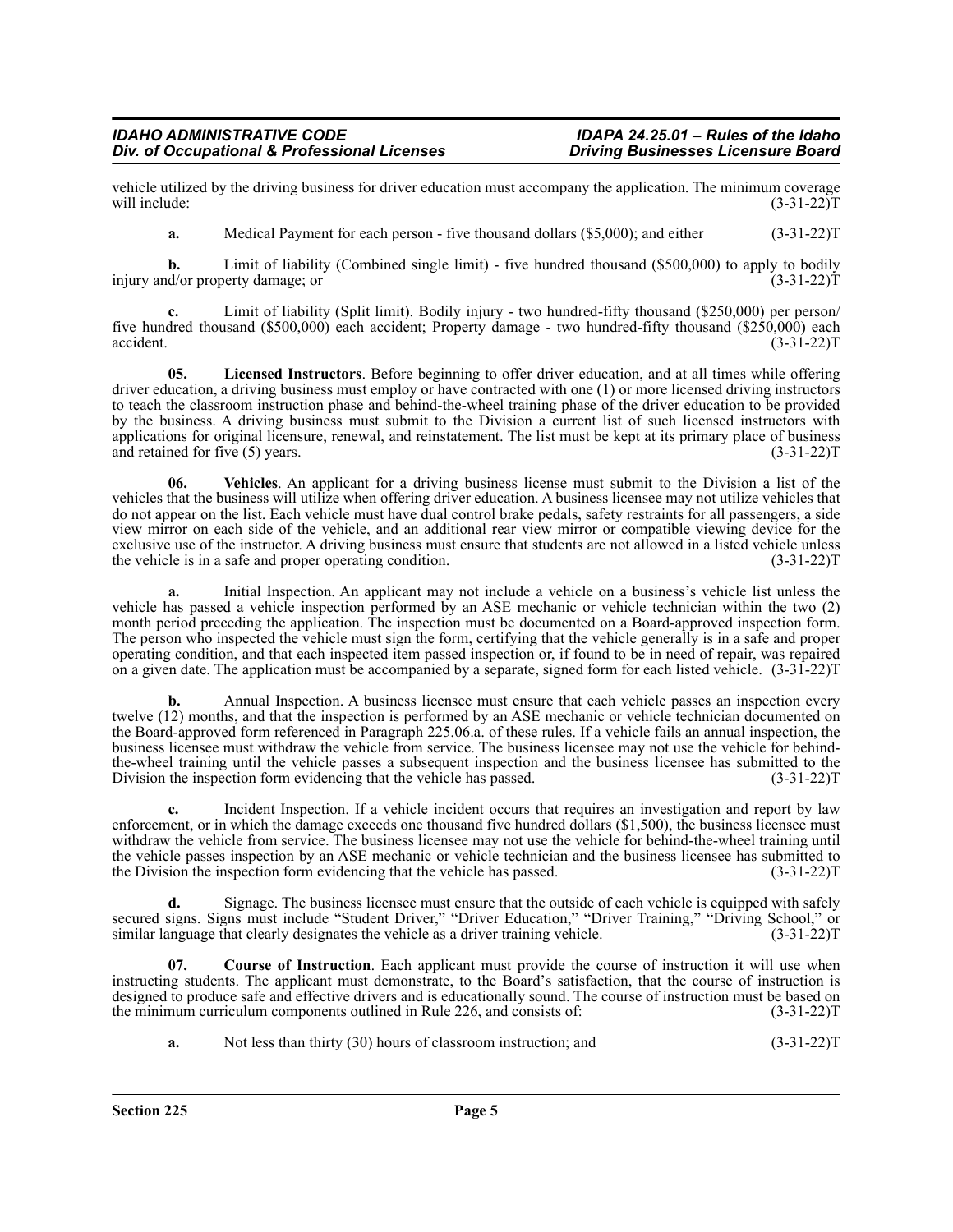**b.** Not less than six (6) hours of behind-the-wheel practice driving; and  $(3-31-22)T$ 

**c.** Not less than six (6) hours of student, in-vehicle observation of other persons (e.g., parents, other livers, etc.) driving the vehicle. (3-31-22) student drivers, etc.) driving the vehicle.

**08. On-line Instruction**. In addition to, or in lieu of offering classroom instruction at a physical classroom location, a business licensee may offer classroom instruction to students via the internet. While a business licensee may utilize a third party to offer on-line classroom instruction, the business licensee is responsible for ensuring that the instruction content meets the requirements of these rules and is approved by the Board. (3-31-22)T

#### <span id="page-5-0"></span>**226. DRIVING BUSINESS -- MINIMUM CURRICULUM COMPONENTS.**

In order to assure consistency among driving businesses, it is necessary that every business licensee ensure that its driver education curriculum include the following minimum curriculum components: (3-31-22)T driver education curriculum include the following minimum curriculum components:

| 01. | <b>Component One for Classroom.</b>                                         | $(3-31-22)T$ |
|-----|-----------------------------------------------------------------------------|--------------|
| a.  | Conducting a parent/student orientation and course overview.                | $(3-31-22)T$ |
| 02. | <b>Component Two for Classroom.</b>                                         | $(3-31-22)T$ |
| a.  | Identifying vehicle gauges, alert, and warning symbols.                     | $(3-31-22)T$ |
| b.  | Preparing to drive.                                                         | $(3-31-22)T$ |
| c.  | Protecting occupants.                                                       | $(3-31-22)T$ |
| 03. | <b>Component Three for Classroom.</b>                                       | $(3-31-22)T$ |
| a.  | Identifying road signs and signals.                                         | $(3-31-22)T$ |
| b.  | Identifying lane markings.                                                  | $(3-31-22)T$ |
| 04. | <b>Component Four for Classroom.</b>                                        | $(3-31-22)T$ |
| a.  | Understanding basic traffic laws, including right-of-way rules.             | $(3-31-22)T$ |
| 05. | <b>Component Five for Classroom.</b>                                        | $(3-31-22)T$ |
| a.  | Using good habits for reduced risk driving.                                 | $(3-31-22)T$ |
| b.  | Using time and space management systems and strategies.                     | $(3-31-22)T$ |
| 06. | <b>Component Six for Classroom.</b>                                         | $(3-31-22)T$ |
| a.  | Explaining the effect of gravity and energy of motion on a vehicle.         | $(3-31-22)T$ |
| b.  | Understanding procedures to maintain vehicle balance and traction.          | $(3-31-22)T$ |
| c.  | Identify strategies to negotiate hills and curves.                          | $(3-31-22)T$ |
| 07. | <b>Component Seven for Classroom.</b>                                       | $(3-31-22)T$ |
| a.  | Identifying strategies to use when driving in rural and urban environments. | $(3-31-22)T$ |
| b.  | Identifying strategies to use when driving on freeways.                     | $(3-31-22)T$ |
| 08. | <b>Component Eight for Classroom.</b>                                       | $(3-31-22)T$ |
|     |                                                                             |              |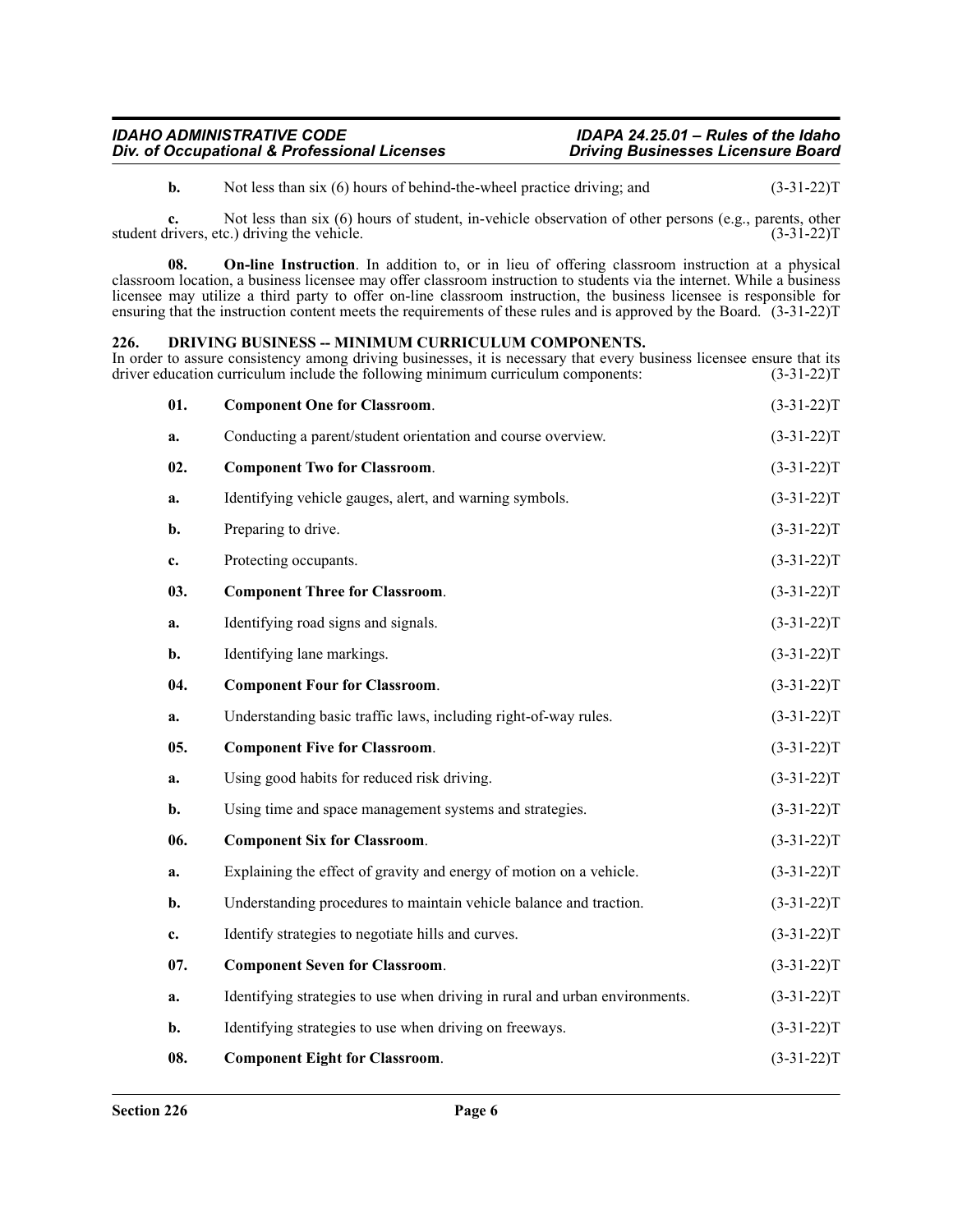| a.             | Identifying strategies to use when driving in bad weather.                      | $(3-31-22)T$ |
|----------------|---------------------------------------------------------------------------------|--------------|
| $\mathbf{b}$ . | Identifying strategies to use when encountering roadside emergencies.           |              |
| 09.            | <b>Component Nine for Classroom.</b>                                            | $(3-31-22)T$ |
| a.             | Understanding ways to cooperate with other roadway users, including bicyclists. | $(3-31-22)T$ |
| b.             | Identifying responsibilities after a collision.                                 | $(3-31-22)T$ |
| c.             | Identifying the procedure for obtaining a driver's license.                     | $(3-31-22)T$ |
| d.             | Identifying and avoiding common driver distractions.                            | $(3-31-22)T$ |
| e.             | Identifying ways to prevent drowsiness while driving.                           | $(3-31-22)T$ |
| f.             | Resisting aggressive driving behaviors.                                         | $(3-31-22)T$ |
| 10.            | <b>Component Ten for Classroom.</b>                                             | $(3-31-22)T$ |
| a.             | Explaining the effects of alcohol on the body.                                  | $(3-31-22)T$ |
| $\mathbf{b}$ . | Explaining the effects of alcohol on the driving task.                          | $(3-31-22)T$ |
| c.             | Correlating drinking and driving with vehicle crashes.                          | $(3-31-22)T$ |
| d.             | Identifying Idaho laws related to drinking and driving.                         | $(3-31-22)T$ |
| e.             | Explaining the dangers of alcohol and other drug use.                           | $(3-31-22)T$ |
|                |                                                                                 |              |
| 11.            | <b>Component Eleven for In-Car.</b>                                             | $(3-31-22)T$ |
| a.             | Performing pre-drive procedure.                                                 | $(3-31-22)T$ |
| b.             | Identifying vehicle controls.                                                   | $(3-31-22)T$ |
| c.             | Starting the vehicle.                                                           | $(3-31-22)T$ |
| d.             | Backing the vehicle.                                                            | $(3-31-22)T$ |
| e.             | Demonstrating approved steering technique.                                      | $(3-31-22)T$ |
| f.             | Smoothly stopping the vehicle.                                                  | $(3-31-22)T$ |
| g.             | Demonstrating proper signaling and turning technique.                           | $(3-31-22)T$ |
| h.             | Recognizing relevant signs and markings.                                        | $(3-31-22)T$ |
| i.             | Distinguishing between four-way and two-way stops.                              | $(3-31-22)T$ |
| 12.            | <b>Component Twelve for In-Car.</b>                                             | $(3-31-22)T$ |
| a.             | Negotiating controlled and uncontrolled intersections.                          | $(3-31-22)T$ |
| b.             | Negotiating hills and curves.                                                   | $(3-31-22)T$ |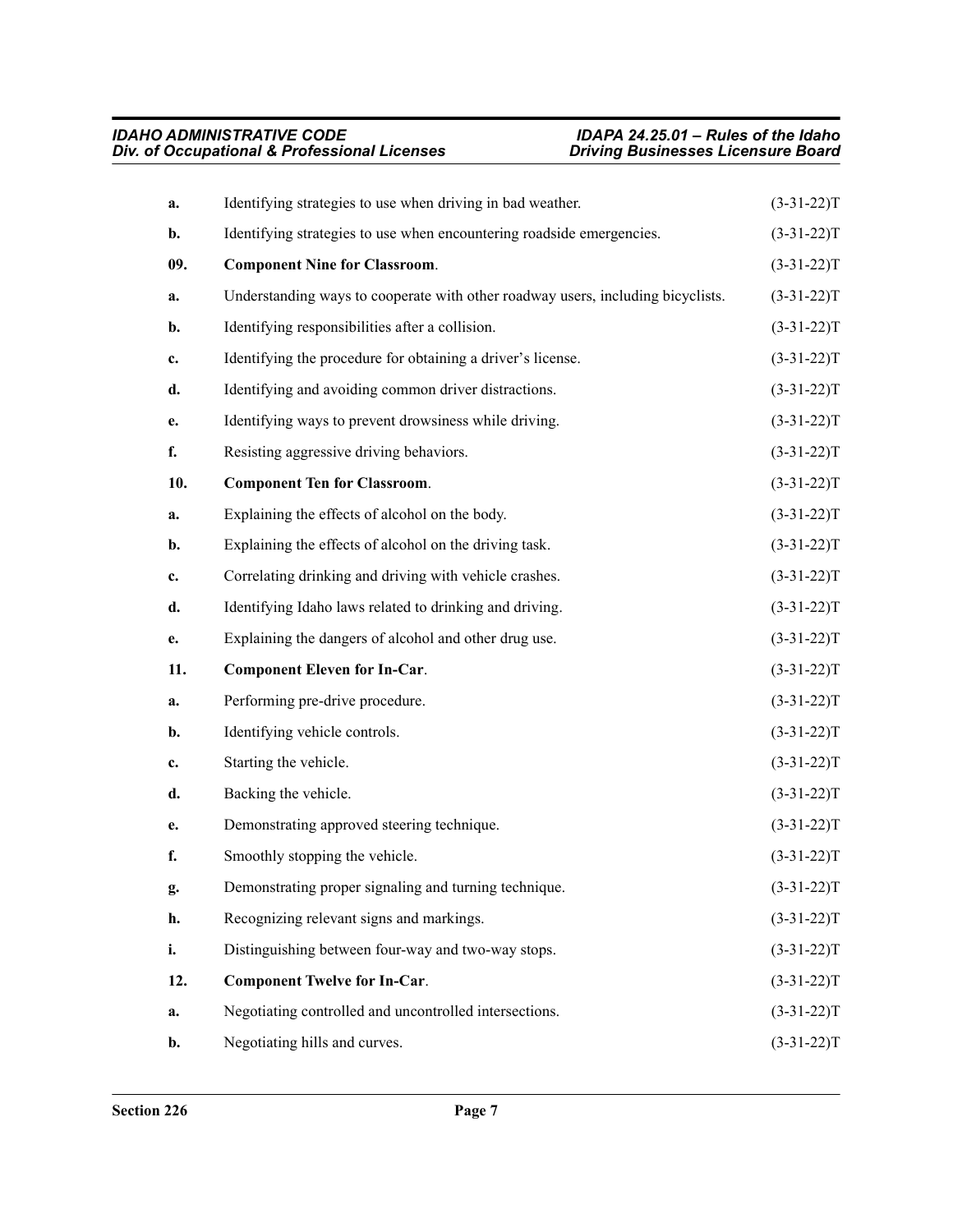|     | <b>IDAHO ADMINISTRATIVE CODE</b><br>Div. of Occupational & Professional Licenses  | IDAPA 24.25.01 - Rules of the Idaho<br><b>Driving Businesses Licensure Board</b> |  |
|-----|-----------------------------------------------------------------------------------|----------------------------------------------------------------------------------|--|
| c.  | Angle parking in a parking lot.                                                   | $(3-31-22)T$                                                                     |  |
| d.  | Driving in rural environment.                                                     | $(3-31-22)T$                                                                     |  |
| e.  | Making lane changes.                                                              | $(3-31-22)T$                                                                     |  |
| 13. | <b>Component Thirteen for In-Car.</b>                                             | $(3-31-22)T$                                                                     |  |
| a.  | Driving in an urban environment (with one-way and two-way streets, if available). | $(3-31-22)T$                                                                     |  |
| b.  | Dealing with signal lights, pedestrians, and city traffic.                        | $(3-31-22)T$                                                                     |  |
| c.  | Performing a perpendicular park.                                                  | $(3-31-22)T$                                                                     |  |
| d.  | Merging onto the freeway.                                                         | $(3-31-22)T$                                                                     |  |
| e.  | Driving on the freeway.                                                           | $(3-31-22)T$                                                                     |  |
| f.  | Exiting the freeway and merging with traffic on surface streets.                  | $(3-31-22)T$                                                                     |  |
| 14. | <b>Component Fourteen for In-Car.</b>                                             | $(3-31-22)T$                                                                     |  |
| a.  | Performing a parallel park/street park.                                           | $(3-31-22)T$                                                                     |  |
| b.  | Performing turnabouts.                                                            | $(3-31-22)T$                                                                     |  |
| c.  | Passing another vehicle.                                                          | $(3-31-22)T$                                                                     |  |
| d.  | Driving independently with the instructor.                                        | $(3-31-22)T$                                                                     |  |

#### <span id="page-7-0"></span>**227. DRIVING BUSINESS - COURSE OF INSTRUCTION.**

**01. In-Car Documentation**. A business licensee must ensure that each listed vehicle contains documentation that identifies each student and the student's permit number. Permits will be given to the students following the completion of the course and used during the required graduate licensing process. (3-31-22) following the completion of the course and used during the required graduate licensing process.

**Maximum Daily Driving and Observation Time**. Neither a business licensee nor an instructor licensee may permit an enrolled student to receive more than two (2) hours of behind-the-wheel driving time per day. Maximum observation time is two (2) hours per student, per day, and may be completed with a parent or legal guardian. (3-31-22) guardian.  $(3-31-22)T$ 

**03. Maximum Number of Students In Vehicle**. Neither a business licensee nor an instructor licensee may permit more than three (3) students in a vehicle at one (1) time.  $(3-31-22)T$ 

**04. Grading Criteria**. A business licensee may not permit a student to graduate from the business's driver education program unless the student has achieved an eighty percent (80%) or higher in each of the three (3) course areas described in Subsection 225.07. The business licensee must utilize written grading criteria for each of the minimum components in Rule 226. Criteria may include student attitude and such other criteria as the driving<br>business may deem appropriate. The business licensee must maintain records of the student's grades. (3-31-22) business may deem appropriate. The business licensee must maintain records of the student's grades.

**05. Driving Log**. Each driving instructor must complete a log for each student's behind-the-wheel driving and each driving business licensee must ensure that its driving instructors complete the log. The log must include, for each student, at least the student's name, birthdate, phone number, driving permit number, class date, instructor's name, lesson objective, total instruction time, total observation time, final grade, and date the student  $p$ assed.  $(3-31-22)$ T

**06. Reporting**. A business licensee will send student performance information as prescribed by the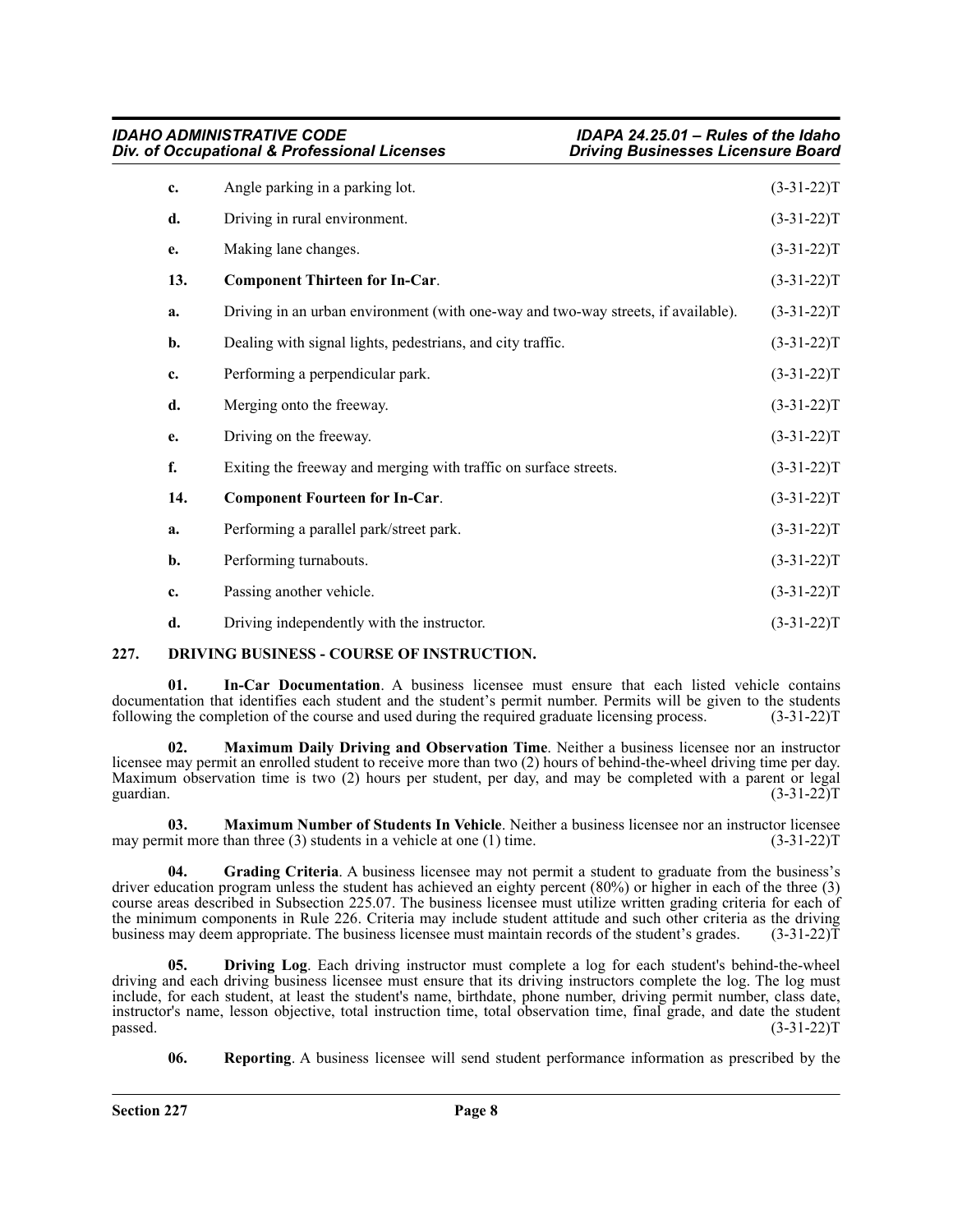Idaho Division of Motor Vehicles (DMV) to the DMV no later than five (5) p.m. on the third business day following completion of the course. (3-31-22) completion of the course.

**07.** Record Retention. The business licensee must maintain all logs and other records required under Rule 227 for at least three (3) years from date on which the student completes, or is no longer enrolled in, the business's driver education course. The business licensee may not release these records without written consent from the student and the student's parent or legal guardian. The Board and its agents, however, may inspect these records at any time.  $(3-31-22)T$ 

#### <span id="page-8-0"></span>**228. -- 249. (RESERVED)**

#### <span id="page-8-1"></span>**250. DRIVING INSTRUCTOR LICENSE.**

**01.** Application. An applicant must apply on a Board-approved application form. (3-31-22)T

**02. Driving Record and Drivers License**. Each applicant must submit a copy of a valid driver's license in good standing and a copy of a satisfactory driving record. An unsatisfactory record includes, but is not limited to, two (2) moving violations in the past twelve (12) months, or suspension or revocation of a driver's license in the last thirty-six (36) months, or a conviction involving alcohol or controlled substances within the last thirty-six  $(36)$  months.  $(3-31-22)$ T

**03. Criminal History Background Check**. Each applicant must submit to a current, fingerprint-based criminal history check conducted by an organization approved by the Board. Each applicant must submit a full set of the applicant's fingerprints, and any relevant fees, to the Division which will forward the fingerprints and fees to the organization that conducts the fingerprint based criminal history background check. The application will not be processed until the completed fingerprint-based criminal history background check has been received. (3-31-22) processed until the completed fingerprint-based criminal history background check has been received.

**04. Medical Certificate**. A driving instructor licensee may not provide in-vehicle instruction to students if the instructor suffers from a medical condition that may impair the instructor's ability to safely instruct student drivers. Each applicant for an instructor's license must obtain a medical examination performed by a licensed medical professional. The examination must be completed within two (2) years preceding the application. A driving instructor licensee must obtain a new medical certificate every two (2) years and annually certify compliance with these requirements. The applicant must submit a medical examiner's certificate, issued and signed by a licensed, qualified medical professional documenting that the examination occurred and that the applicant does not suffer from any physical or mental condition or disease that would impair the applicant's ability to safely instruct student drivers. If a medical condition exists, the applicant must re-certify as the medical professional requires and submit that information to the Board. (3-31-22) information to the Board.

**05. Instructor Apprenticeship Training Program**. Applicants for licensure must demonstrate to the Board's satisfaction that they have successfully completed all required classroom instruction and behind-the-wheel training hours from a Board-approved instructor apprenticeship training program or have met the requirements for a waiver of the apprenticeship training program as set forth in these rules. The applicant must have undertaken and completed the apprenticeship training program within the five (5) year period immediately preceding the application.  $(3-31-22)T$ 

**a.** Proof of successful completion must include written certificate from a Board-approved apprenticeship training program certifying that the applicant has satisfactorily completed the program. An applicant need not have completed all required classroom instruction and behind-the-wheel training hours through a single program so long as the last program attended by the applicant ensures itself, and its business licensee certifies to the Board that the applicant has satisfactorily completed all required hours through Board-approved apprenticeship training programs. (3-31-22)T

**b.** A person may not enroll in an apprenticeship training program unless the person has applied for, paid for, and obtained an apprenticeship permit from the Board. The applicant must apply on Board-approved forms, which must identify the applicant and the business licensee in whose approved apprenticeship training program the applicant will be enrolled. The individual applicant must establish that they are at least twenty-one (21) years old and meet the requirements of Rule 250. An apprenticeship permit automatically expires one (1) year after issuance. The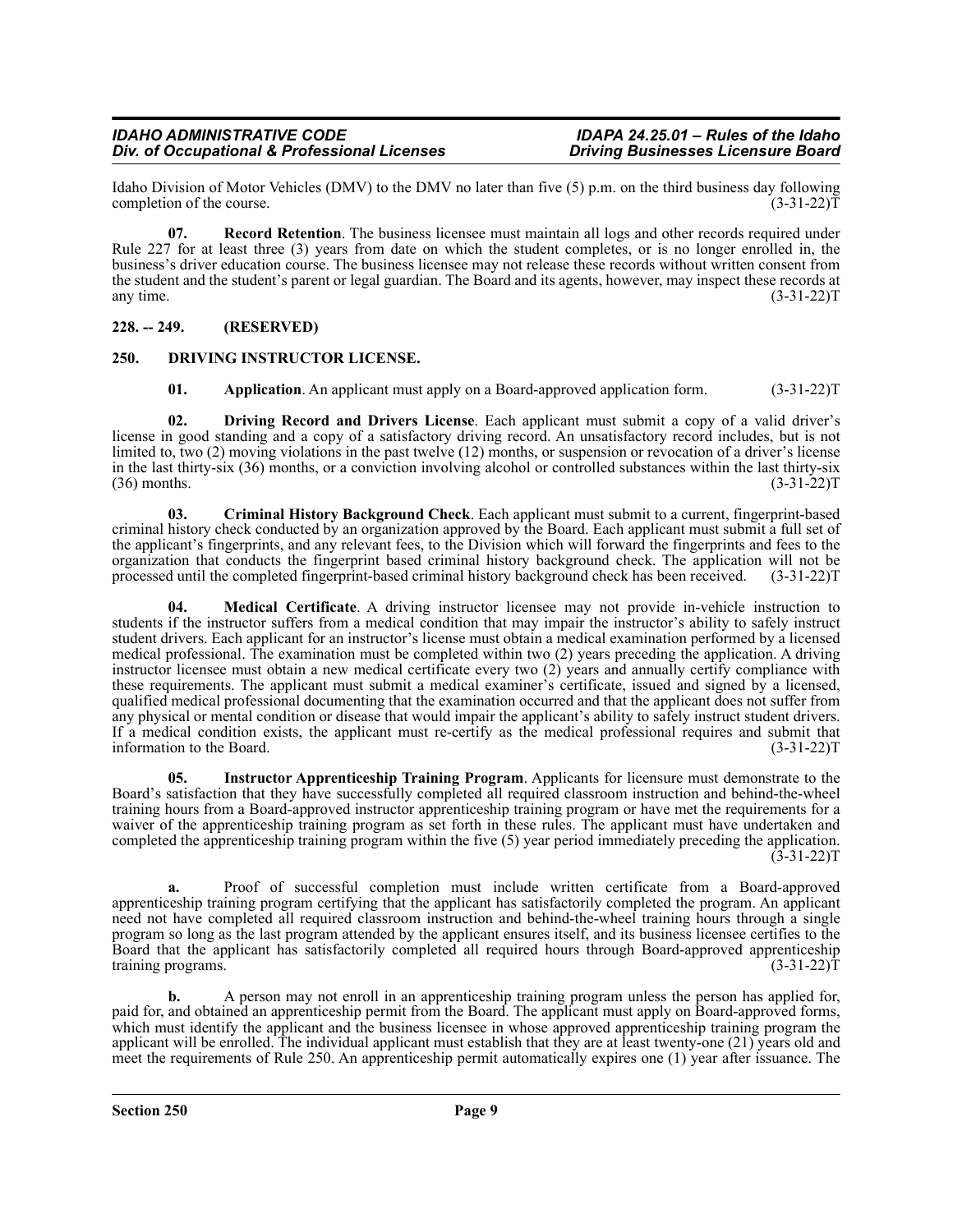Board also may suspend or revoke an apprenticeship permit, and refuse to issue another permit, if the permittee engages in any act or omission that would subject the permittee to discipline if the permittee had an instructor's license. No one may be a permittee for more than three (3) years. (3-31-22)T

**06. Waiver of Instructor Apprenticeship Training Program**. An applicant is entitled to a waiver of the apprenticeship training program if they provide proof to the Board that they possess the requisite training and experience requirements as set forth below:

An applicant who has held within the past five (5) years an active and unrestricted public driver education instructor license issued by the Idaho State Department of Education and has completed eight (8) hours of continuing education within the prior year or an individual who has completed the Idaho State Department of Education driving instructor program within the past five (5) years and has completed eight (8) hours of continuing education within the prior year qualifies for a waiver of the apprentices hip training program requirement.  $(3-31-22)$ qualifies for a waiver of the apprenticeship training program requirement.

#### <span id="page-9-0"></span>**251. -- 274. (RESERVED)**

#### <span id="page-9-1"></span>**275. OPERATION OF INSTRUCTOR APPRENTICESHIP TRAINING PROGRAM.**

**01. Application for Approval**. A business licensee may operate a Board-approved instructor apprenticeship training program. The business licensee must apply for program approval on forms provided by the<br>(3-31-22)T Board. (3-31-22)T

**02. Suspension or Revocation of Approval and Discipline**. If an approved program fails to consistently adhere to the approval criteria in these rules, the Board may suspend or revoke the approval. (3-31-22)T

**03. Apprentices**. The business licensee must ensure that all persons who enroll in the licensee's program possess a valid instructor apprenticeship training permit from the Board. (3-31-22)T

**04. Instruction and Training Hours**. The Board must be satisfied that the program has designed its proposed instruction and training to produce safe and effective driving instructors. The business licensee must ensure that the program includes at least the following instruction and training components: (3-31-22) that the program includes at least the following instruction and training components:

Each apprentice must receive at least thirty (30) hours of classroom instruction covering the curriculum components for student classroom instruction specified in Subsections 226.01 through 226.10 of these rules. These hours may also be completed through on-line or internet based instruction. (3-31-22) rules. These hours may also be completed through on-line or internet based instruction.

**b.** Each apprentice must receive at least fifty (50) hours of behind-the-wheel-training covering the curriculum components for student in-car instruction specified in Subsections 226.11 through 226.14 of these rules. When an apprentice begins to provide behind-the-wheel driving instruction to students, a program instructor must supervise the apprentice by riding in the vehicle with the apprentice and students for the first six (6) hours. A program instructor also must ride in the vehicle with the apprentice and students to evaluate the apprentice during the final two (2) hours of the apprentice's behind-the-wheel training. (3-31-22)T

**05. Instructors**. The business licensee must ensure that only licensed driving instructors are allowed to teach in the program. A list of the instructors must accompany the application for approval. (3-31-22)T

**Recordkeeping**. The business licensee must ensure that the program maintains progress records for each apprentice. A program instructor and the apprentice must sign and date the records each month, and copies of the records must be provided to the apprentice. The records must, at a minimum, identify each lesson completed, the number of hours of instruction involved in the lesson, the date the apprentice completed the lesson, the instructor who taught the lesson, and whether the apprentice passed. When an apprentice's course of instruction has been completed or terminated, the program business licensee must maintain the records of the apprentice's progress, and the total hours recorded and maintained by the program for a period of five  $(5)$  years from completion or termination date. These records are subject to inspection by the Board at any time. (3-31-22)T

**07. Certificate of Proficiency**. The program must provide each apprentice with a certificate of proficiency evidencing all hours satisfactorily completed by the apprentice while in the program, and that the